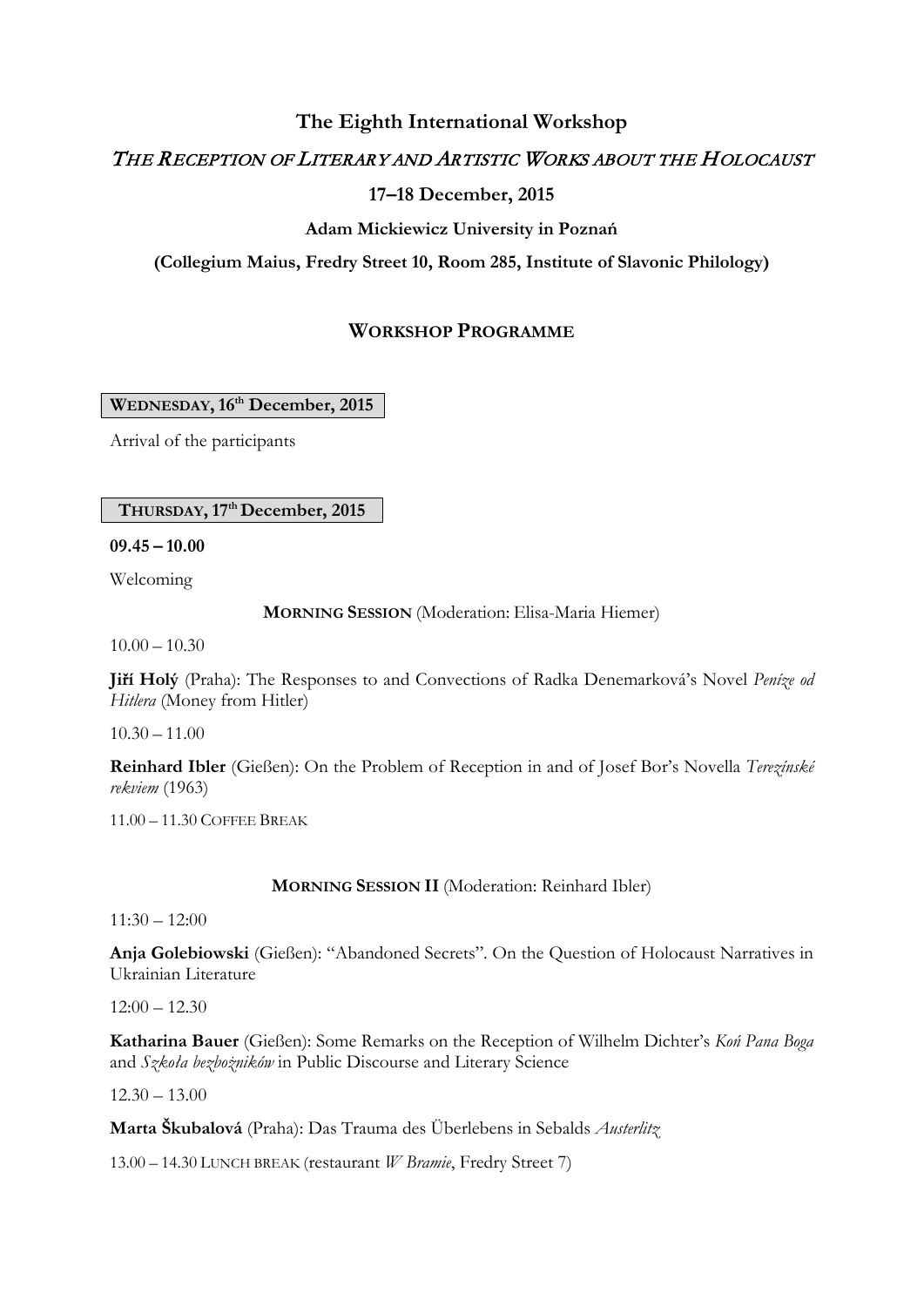## **AFTERNOON SESSION** (Moderation: Štěpán Balík)

 $14.30 - 15.00$ 

**Bartłomiej Krupa** (Warszawa): Ida Fink's prose. Case of Peculiar Reception

 $15.30 - 16.00$ 

**Joanna Wolska** (Poznań): Holocaust in the Reportage of Hanna Krall

17.00 – 18.00

#### **VISITING PORTA POSNANIA** (Gdańska Street 2)

"Porta Posnania has been designed as an interactive and multimedia presentation of history and its interpretation. It is not a museum. There are no artifacts here. All artifacts and historical places are around us on the Cathedral Island. After learning about the Island's history we can venture out to see the historical spots ourselves. Thanks to Porta Posnania multimedia and fun way to tell its story we will feel more connected to the heritage and to our roots."

<http://bramapoznania.pl/en/>

 $18.00 - 19.30$ 

## **WALK THROUGH "JEWISH POZNAŃ"** (with Barłomiej Krupa)

ca. 20.00 DINNER (Restaurant *W Bramie*, Fredry Street 7)

**FRIDAY, 18th December, 2015**

## **MORNING SESSION** (Moderation: Anja Golebiowski)

 $10.00 - 10.30$ 

**Elisa-Maria Hiemer** (Gießen): The Second World War in Polish Cinema. Recent Filmic Approaches and their Reception in Poland and Germany

 $10.30 - 11.00$ 

**Anna Skibska** (Poznań): Walpurgis Night: A New Variation on the Theme of the Holocaust

11.00 – 11.30 COFFEE BREAK

## **MORNING SESSION II** (Moderation: Jiří Holý)

 $11.30 - 12.00$ 

**Arkadiusz Morawiec** (Łódź): The Holocausts

 $12.00 - 12.30$